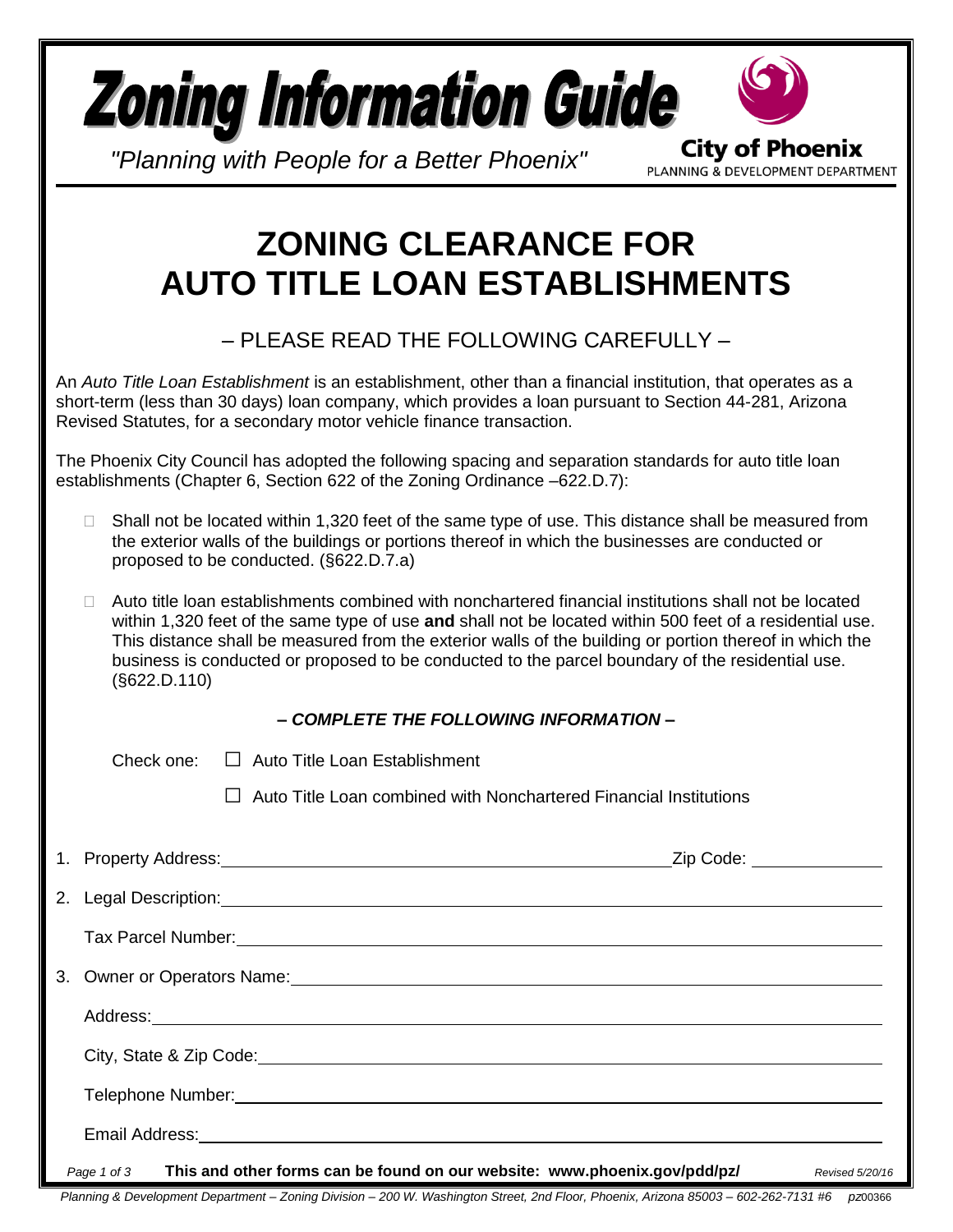The following must be submitted to the Planning and Development Department for Zoning Clearance

- $\Box$  Completed application form.
- $\Box$  Legal description of the parcel.
- $\Box$  Signed map displaying a 1,320 buffer around the property, including a statement indicating the applicant completed a physical review of the properties in the buffer area and did not find any restricted uses.
- $\Box$  An ownership authorization letter which should be signed and dated.

## *– ACKNOWLEDGEMENT –*

The undersigned hereby certifies as follows:

- 1. The undersigned is the owner or operator of the existing or proposed use or is authorized to file this form on behalf of the owner or operator.
- 2. The owner or operator of the existing or proposed use is the owner or lessee of the property on which the use is or will be conducted or is otherwise authorized by the property owner to file this form.
- 3. If the use does not presently exist, but is proposed to be established, as of the date of the filing of this form, the proposed use complies with applicable Zoning Ordinance separation requirements as demonstrated by a survey of the surrounding area (Refer to Page 3 for a sample survey).
- 4. The undersigned has read and understands the definitions above and agrees to comply with the requirements established for the operation of an auto title loan establishment.
- 5. All information provided on this form is true and correct and to the best of his/her knowledge.

Printed Name **Signature** Signature **Contract Signature** Date

| - FOR PLANNING & DEVELOPMENT DEPARTMENT USE ONLY -                                                                                                                                                                                                                                                             |                                  |  |  |
|----------------------------------------------------------------------------------------------------------------------------------------------------------------------------------------------------------------------------------------------------------------------------------------------------------------|----------------------------------|--|--|
| <b>Council District:</b>                                                                                                                                                                                                                                                                                       | CITY ZONING AUTHORITY CLEARANCE: |  |  |
| Village:                                                                                                                                                                                                                                                                                                       |                                  |  |  |
| Zoning Map:                                                                                                                                                                                                                                                                                                    | Date:                            |  |  |
| Q.S.                                                                                                                                                                                                                                                                                                           | Signature:                       |  |  |
| Zoning:                                                                                                                                                                                                                                                                                                        |                                  |  |  |
|                                                                                                                                                                                                                                                                                                                |                                  |  |  |
|                                                                                                                                                                                                                                                                                                                |                                  |  |  |
|                                                                                                                                                                                                                                                                                                                |                                  |  |  |
|                                                                                                                                                                                                                                                                                                                |                                  |  |  |
| Upon request this publication will be made available in alternate formats including large print, Braille, audiotape or computer disk to<br>accommodate a person with a disability if given reasonable advance notice. Please contact Elaine Noble at voice 602-495-0256 or via<br>the City TTY Relay at 7-1-1. |                                  |  |  |
| This and other forms can be found on our website: www.phoenix.gov/pdd/pz/<br>Page 2 of 3<br>Revised 5/20/16                                                                                                                                                                                                    |                                  |  |  |

*Planning & Development Department – Zoning Division – 200 W. Washington Street, 2nd Floor, Phoenix, Arizona 85003 – 602-262-7131 #6 pz*00366